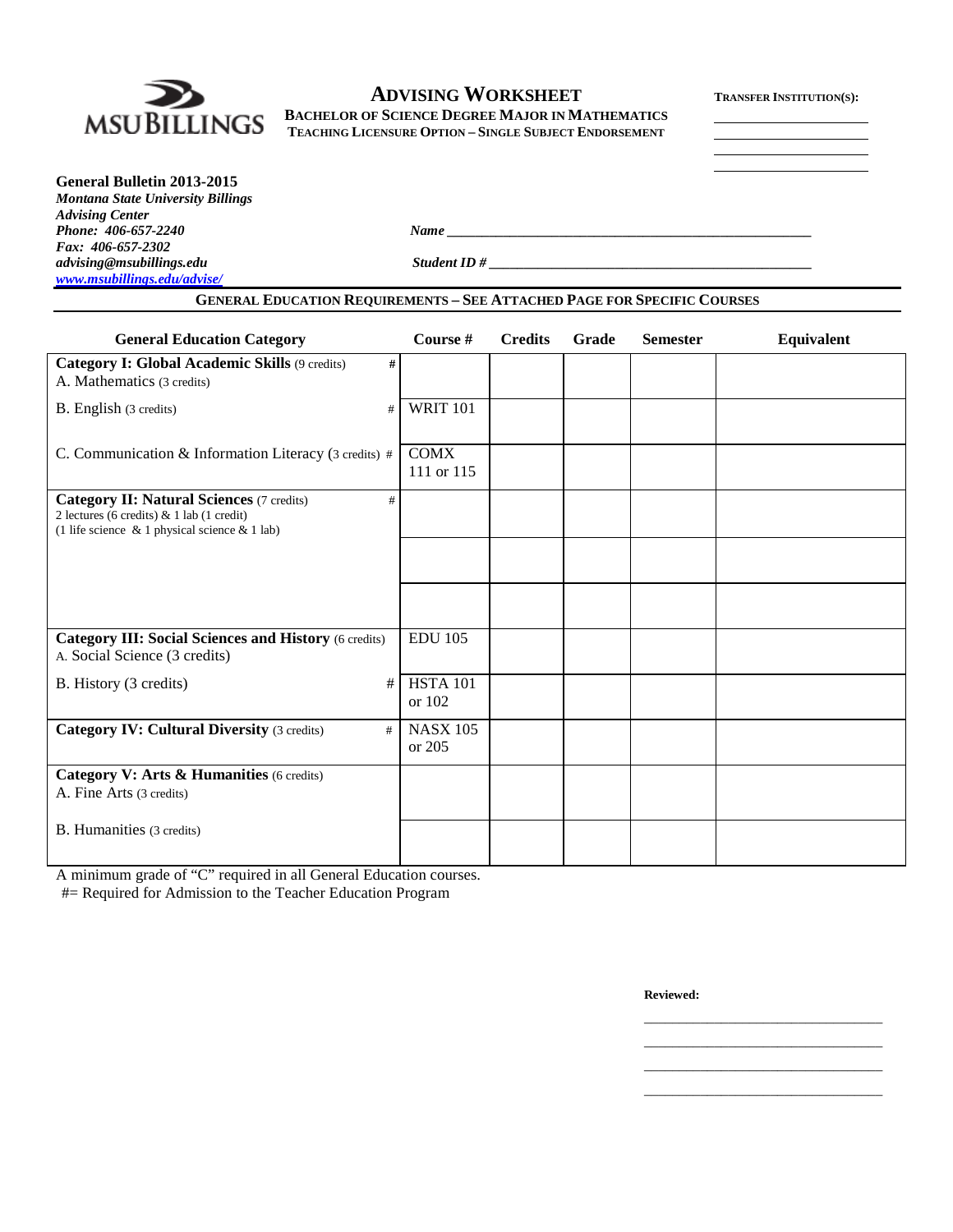# **GENERAL EDUCATION REQUIREMENTS**

|                                                                |      | <b>CATEGORY I: GLOBAL ACADEMIC SKILLS</b>                      | 9 credits |  |
|----------------------------------------------------------------|------|----------------------------------------------------------------|-----------|--|
| Students are required to take one course from each subcategory |      |                                                                |           |  |
|                                                                |      | <b>Subcategory A - Mathematics</b>                             | 3 credits |  |
| М                                                              | 105  | Contemporary Mathematics                                       | 3         |  |
| М                                                              | 114  | <b>Extended Technical Mathematics</b>                          | 3         |  |
| М                                                              | 121  | College Algebra                                                | 3         |  |
| М                                                              | 122  | College Trigonometry                                           | 3         |  |
| М                                                              | 131  | Mathematics for Elementary Teachers II                         | 3         |  |
| М                                                              | 143  | <b>Finite Mathematics</b>                                      | 4         |  |
| М                                                              | 171  | Calculus I                                                     | 4         |  |
| <b>STAT</b>                                                    | 141  | <b>Introduction to Statistical Concepts</b>                    | 3         |  |
| <b>STAT</b>                                                    | 216  | Introduction to Statistics                                     | 4         |  |
|                                                                |      | <b>Subcategory B - English</b>                                 | 3 credits |  |
| WRIT                                                           | 101  | College Writing I                                              | 3         |  |
| WRIT                                                           | 121  | Introduction to Technical Writing                              | 3         |  |
| WRIT                                                           | 122. | Introduction to Business Writing                               | 3         |  |
| WRIT                                                           | 201  | College Writing II                                             | 3         |  |
| WRIT                                                           | 220  | Business & Professional Writing                                | 3         |  |
| WRIT                                                           | 22.1 | Intermediate Technical Writing                                 | 3         |  |
|                                                                |      | Subcategory C - Communication & Information Literacy 3 credits |           |  |
| <b>COMX</b>                                                    | 111  | <b>Introduction to Public Speaking</b>                         | 3         |  |
| OR                                                             |      |                                                                |           |  |
| <b>COMX</b>                                                    | 115  | <b>Introduction to Interpersonal Communication3</b>            |           |  |

**CATEGORY II: NATURAL SCIENCES 6 cr. lecture & 1 cr. lab**

*Students are required to take one course from each subcategory and* 

| at least one corresponding lab <u>or</u> SCIN 101, 102, 103 & 104 |     |                                                                                             |                                               |
|-------------------------------------------------------------------|-----|---------------------------------------------------------------------------------------------|-----------------------------------------------|
|                                                                   |     | <b>Subcategory A – Life Sciences</b>                                                        | 3-4 credits                                   |
| <b>BIOB</b>                                                       | 101 | Discover Biology                                                                            | 3                                             |
| <b>BIOB</b>                                                       | 102 | Discover Biology Lab                                                                        | 1                                             |
| <b>BIOB</b>                                                       | 160 | Principles of Living Systems                                                                | 3                                             |
| <b>BIOB</b>                                                       | 161 | Principles of Living Systems Lab                                                            | 1                                             |
|                                                                   |     | <b>Subcategory B – Physical Sciences</b>                                                    | 3-4 credits                                   |
| ASTR                                                              | 110 | Introduction to Astronomy                                                                   | 3                                             |
| ASTR                                                              | 111 | Introduction to Astronomy Lab                                                               | 1                                             |
| <b>CHMY</b>                                                       | 121 | Introduction to General Chemistry                                                           | 3                                             |
| <b>CHMY</b>                                                       | 122 | Introduction to General Chemistry Lab                                                       | 1                                             |
| <b>CHMY</b>                                                       | 141 | College Chemistry I                                                                         | 3                                             |
| <b>CHMY</b>                                                       | 142 | College Chemistry Laboratory I                                                              | 1                                             |
| <b>GEO</b>                                                        | 101 | Introduction to Physical Geology                                                            | 3                                             |
| GEO                                                               | 102 | Introduction to Physical Geology Laboratory                                                 | $\mathbf{1}$                                  |
| <b>GPHY</b>                                                       | 111 | Introduction to Physical Geography                                                          | 3                                             |
| <b>GPHY</b>                                                       | 112 | Introduction to Physical Geography Lab                                                      | 1                                             |
| PHSX                                                              | 103 | Our Physical World                                                                          | 3                                             |
| PHSX                                                              | 104 | Our Physical World Lab                                                                      | $\mathbf{1}$                                  |
| PHSX                                                              | 205 | College Physics I                                                                           | 3                                             |
| PHSX                                                              | 206 | College Physics I Lab                                                                       | $\mathbf{1}$                                  |
| PHSX                                                              | 105 | Fundamentals of Phys Sci                                                                    | 3                                             |
| <b>PHSX</b>                                                       | 106 | Fundamentals of Phys Sci Lab                                                                | 1                                             |
|                                                                   |     | Subcategories A and B – Integrated Sciences<br>SCIN 101, 102, 103 & 104 Integrated Sciences | 7 credits<br>$3, \frac{1}{2}, 3, \frac{1}{2}$ |

|             |     | <b>CATEGORY III: SOCIAL SCIENCES AND HISTORY</b>               | <b>6</b> credits        |
|-------------|-----|----------------------------------------------------------------|-------------------------|
|             |     | Students are required to take one course from each subcategory |                         |
|             |     | <b>Subcategory A – Social Sciences</b>                         | 3 credits               |
| ANTY        | 217 | Physical Anthropology & Archeology                             | 3                       |
| <b>BGEN</b> | 105 | <b>Introduction to Business</b>                                | 3                       |
| COMX        | 106 | Communicating in a Dynamic Workplace                           | 3                       |
| <b>ECNS</b> | 201 | Principles of Microeconomics                                   | 3                       |
| <b>ECNS</b> | 202 | Principles of Macroeconomics                                   | 3                       |
| <b>EDU</b>  | 105 | <b>Education and Democracy</b>                                 | $\overline{\mathbf{3}}$ |
| <b>GPHY</b> | 141 | Geography of World Regions                                     | 3                       |
| HTH         | 110 | Personal Health and Wellness                                   | 3                       |
| PSCI        | 210 | Introduction to American Government                            | 3                       |
| PSCI        | 220 | Introduction to Comparative Government                         | 3                       |
| PSYX        | 100 | Introduction to Psychology                                     | 3                       |
| PSYX        | 231 | <b>Human Relations</b>                                         | 3                       |
| SOCI        | 101 | Introduction to Sociology                                      | 3                       |
| SOCI        | 201 | Social Problems                                                | 3                       |
|             |     | <b>Subcategory B - History</b>                                 | 3 credits               |
| <b>HSTA</b> | 101 | <b>American History I</b>                                      | 3                       |
| 0R          |     |                                                                |                         |
| <b>HSTA</b> | 102 | <b>American History II</b>                                     | 3                       |
|             |     |                                                                |                         |
|             |     | <b>CATEGORY IV: CULTURAL DIVERSITY</b>                         | 3 credits               |
| <b>NASX</b> | 105 | <b>Introduction to Native American Studies</b>                 | 3                       |
| 0R          |     |                                                                |                         |
|             |     |                                                                |                         |
| <b>NASX</b> | 205 | <b>Native Americans in Contemporary Society</b>                | 3                       |
|             |     | <b>CATEGORY V: ARTS &amp; HUMANITIES</b>                       | <b>6</b> credits        |
|             |     | Students are required to take one course from each subcategory |                         |
|             |     | <b>Subcategory A – Fine Arts</b>                               | 3 credits               |
| <b>ARTZ</b> | 101 | <b>Art Fundamentals</b>                                        | 3                       |
| ARTZ        | 105 | Visual Language-Drawing                                        | 3                       |
| ARTZ        | 131 | Ceramics for Non-majors                                        | 3                       |
| <b>CRWR</b> | 240 | <b>Intro Creative Writing Workshop</b>                         | 3                       |
| FILM        | 160 | Introduction to World Cinema                                   | 3                       |
| LIT         | 270 | Film & Literature                                              | 3                       |
| MART        | 260 | <b>Computer Presentation and Animation</b>                     | 3                       |
| MUSI        | 101 | <b>Enjoyment of Music</b>                                      | 3                       |
| MUSI        | 114 | <b>Band: MSUB Symphonic</b>                                    | 1                       |
| MUSI        | 131 | Jazz Ensemble I: MSUB                                          | 1                       |
| MUSI        | 147 |                                                                | 1                       |
| THTR        | 101 | Choral Ensemble: University Chorus<br>Introduction to Theatre  | 3                       |
| THTR        | 120 |                                                                | 3                       |
|             |     | Introduction to Acting I                                       | 3 credits               |
| ARTH        | 150 | <b>Subcategory B - Humanities</b>                              | 3                       |
| <b>HONR</b> | 111 | Introduction to Art History<br>Perspectives and Understanding  |                         |
| LIT         | 110 |                                                                | 3                       |
| <b>LIT</b>  | 240 | Introduction to Literature<br>The Bible as Literature          | 3                       |
| PHL         | 110 | Introduction to Ethics                                         | 3<br>3                  |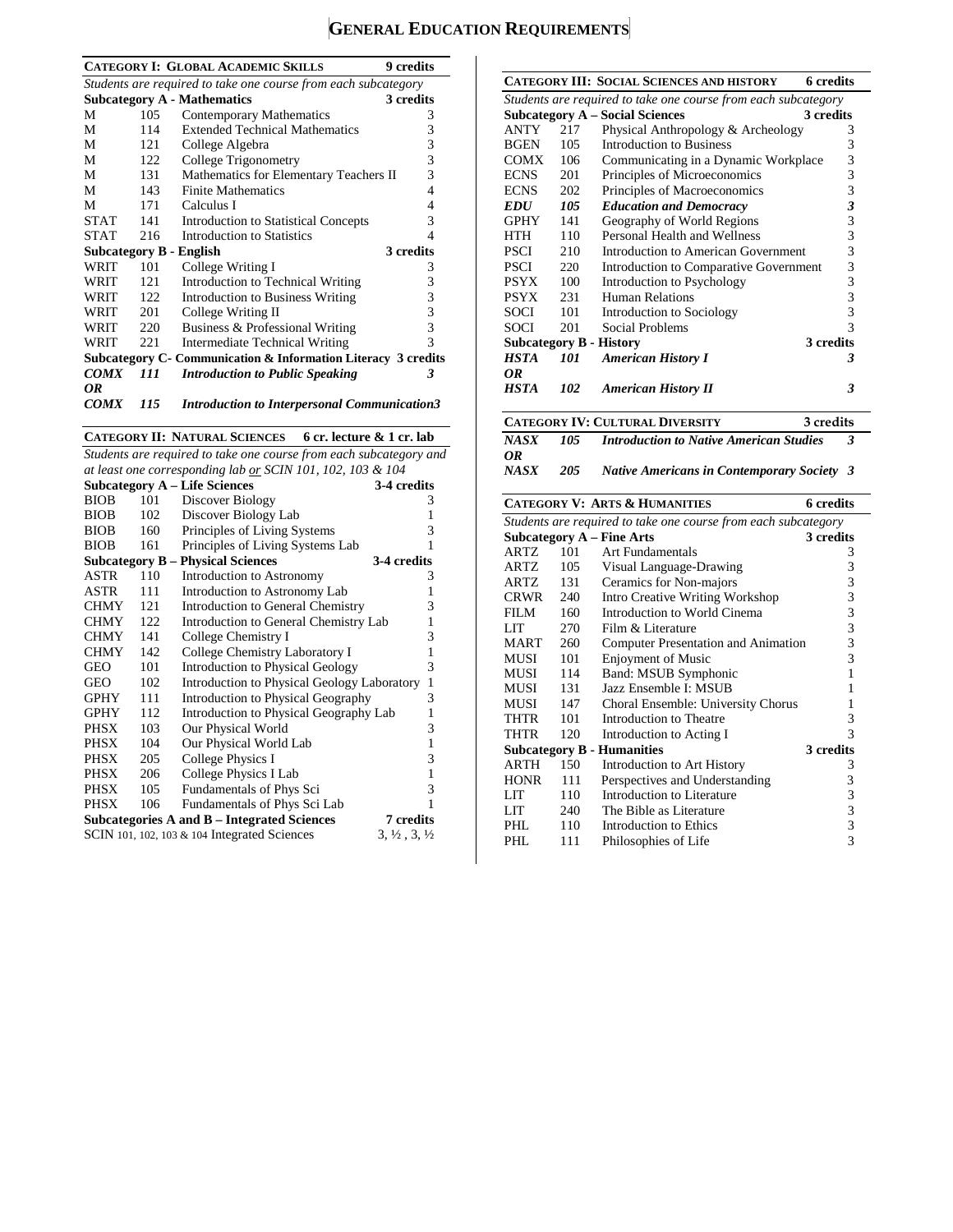|                                                                    |      | Course                                                | <b>Credits</b> | Grade | <b>Semester</b> | <b>Equivalent</b> |
|--------------------------------------------------------------------|------|-------------------------------------------------------|----------------|-------|-----------------|-------------------|
| A minimum grade of C or better is required in all major coursework |      |                                                       |                |       |                 |                   |
| <b>Professional Education Core</b>                                 |      |                                                       |                |       |                 |                   |
| *#EDU                                                              | 105  | <b>Education and Democracy</b>                        | 3              |       |                 |                   |
| ^#EDU                                                              | 220/ | Human Growth and Development/                         | 3              |       |                 |                   |
|                                                                    | 220L | Lab (45 hour practicum required)                      |                |       |                 |                   |
| #EDU                                                               | 221  | <b>Educational Psychology and Measurement</b>         | 3              |       |                 |                   |
| $^{\wedge\text{HEDSP}}$                                            | 204  | Introduction to Teaching Exceptional Learners         | 3              |       |                 |                   |
|                                                                    |      | (15 hour practicum required)                          |                |       |                 |                   |
| <b>HTH</b>                                                         | 412  | Alcohol, Tobacco and Other Drug Awareness (ATOD)      |                |       |                 |                   |
| <b>EDU</b>                                                         | 333  | Reading and Writing Across the Curriculum             | 3              |       |                 |                   |
| <b>EDU</b>                                                         | 380  | Introduction to Curriculum Planning/Practice          | $\overline{2}$ |       |                 |                   |
| <b>EDU</b>                                                         | 354  | Secondary Junior Field                                | $\overline{2}$ |       |                 |                   |
| <b>EDU</b>                                                         | 497R | Methods: 5-8 Mathematics                              | 3              |       |                 |                   |
| <b>EDU</b>                                                         | 494  | Seminar/Workshop: Mathematics                         |                |       |                 |                   |
| <b>EDU</b>                                                         | 406  | Philosophical, Legal & Ethical Issues in<br>Education | 3              |       |                 |                   |
| <b>EDU</b>                                                         | 495C | Student Teaching: 5-12                                | 9              |       |                 |                   |

### **#Required for Admission to the Teacher Education Program**

|             |      | Mathématics Required Courses               |                |  |  |
|-------------|------|--------------------------------------------|----------------|--|--|
| <b>CSCI</b> | 111A | Programming with Java I                    | 4              |  |  |
| $*M$        | 171  | Calculus I                                 | $\overline{4}$ |  |  |
| M           | 110  | <b>Mathematical Computing</b>              | $\perp$        |  |  |
| M           | 172  | Calculus II                                | $\overline{4}$ |  |  |
| M           | 242  | Methods of Proof                           | 3              |  |  |
| M           | 273  | Multivariable Calculus                     | $\overline{4}$ |  |  |
| M           | 305  | Discrete Structures I                      | $\overline{4}$ |  |  |
| M           | 329  | Modern Geometry                            | 3              |  |  |
| M           | 333  | Linear Algebra                             | $\overline{4}$ |  |  |
| M           | 371  | Numerical Computing                        | $\overline{4}$ |  |  |
| M           | 431  | Abstract Algebra I                         | 3              |  |  |
| M           | 471  | <b>Mathematical Analysis</b>               | 3              |  |  |
| M           | 472  | <b>Introduction to Complex Analysis</b>    | 3              |  |  |
| M           | 499  | Capstone                                   | 3              |  |  |
| <b>STAT</b> | 341  | Introduction to Probability and Statistics | 4              |  |  |
|             |      |                                            |                |  |  |

### **Mathematics Required Courses**

\*May satisfy Academic Foundations/General Education requirements.